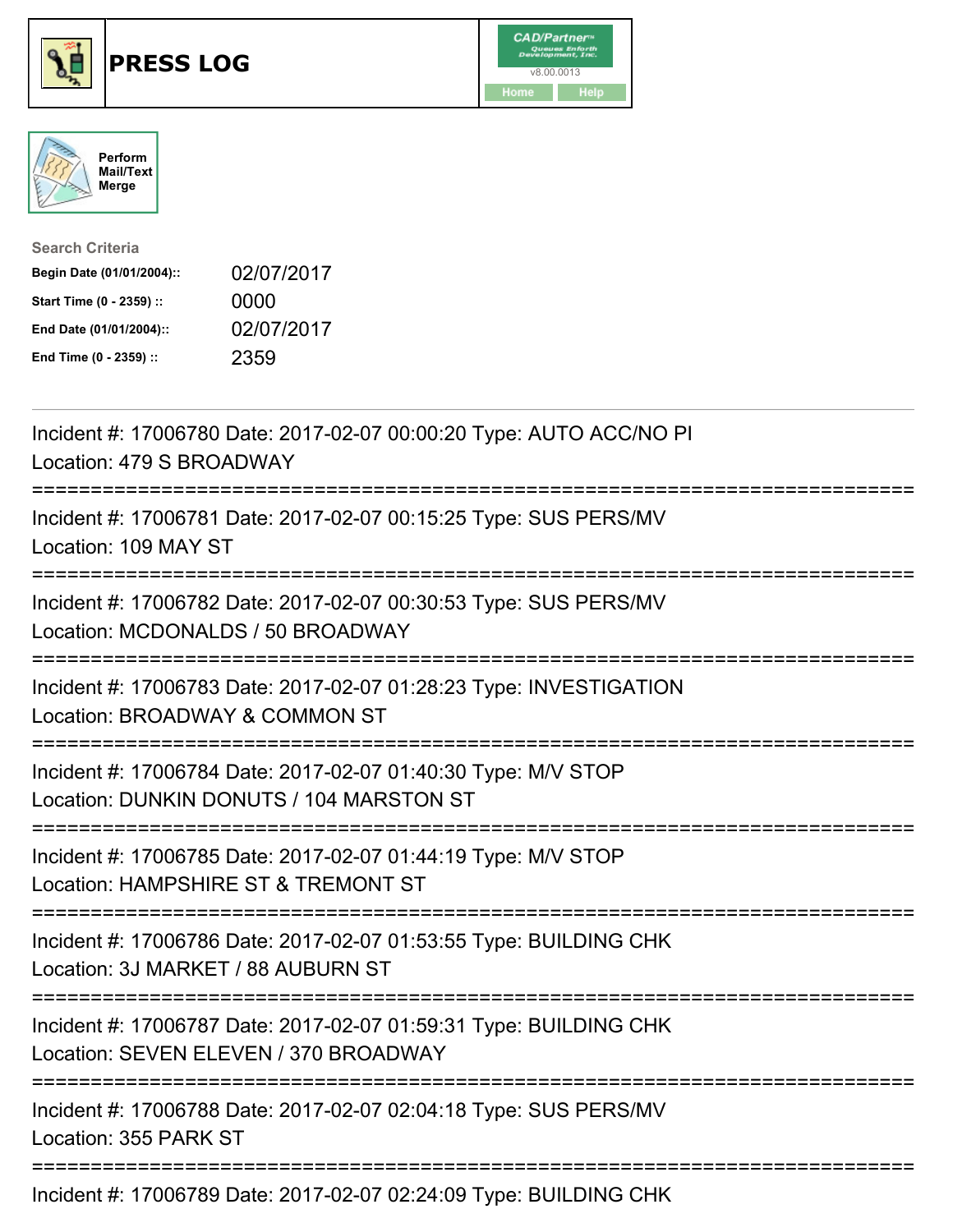Location: 550-600 BROADWAY

| Incident #: 17006790 Date: 2017-02-07 02:31:32 Type: M/V STOP<br>Location: COMMONWEALTH DR & MARSTON ST                           |
|-----------------------------------------------------------------------------------------------------------------------------------|
| Incident #: 17006791 Date: 2017-02-07 02:33:42 Type: M/V STOP<br>Location: 66 CENTRE ST                                           |
| Incident #: 17006792 Date: 2017-02-07 02:52:00 Type: M/V STOP<br>Location: MANCHESTER ST & WEST ST                                |
| Incident #: 17006793 Date: 2017-02-07 02:58:09 Type: BUILDING CHK<br>Location: ARCHER AUTO CO / null                              |
| Incident #: 17006794 Date: 2017-02-07 02:59:16 Type: M/V STOP<br>Location: ALDER ST & HAMPSHIRE ST                                |
| Incident #: 17006795 Date: 2017-02-07 03:01:12 Type: M/V STOP<br>Location: WEST ST & WILLOUGHBY ST                                |
| Incident #: 17006796 Date: 2017-02-07 03:03:07 Type: M/V STOP<br>Location: COMMONWEALTH DR & MARSTON ST                           |
| Incident #: 17006797 Date: 2017-02-07 03:06:06 Type: M/V STOP<br>Location: BROADWAY AV & WEST ST                                  |
| Incident #: 17006798 Date: 2017-02-07 03:10:35 Type: BUILDING CHK<br>Location: 335 PARK ST                                        |
| <u> :=====================</u><br>Incident #: 17006799 Date: 2017-02-07 03:11:07 Type: M/V STOP<br>Location: TREMONT ST & WEST ST |
| ==============<br>Incident #: 17006800 Date: 2017-02-07 03:19:04 Type: TOW OF M/V<br>Location: 139 HIGH ST                        |
| Incident #: 17006801 Date: 2017-02-07 03:28:24 Type: M/V STOP<br><b>Location: ACTON ST</b>                                        |
| Incident #: 17006802 Date: 2017-02-07 03:35:29 Type: M/V STOP<br>Location: FRANKLIN ST & LOWELL ST                                |
|                                                                                                                                   |

Incident #: 17006803 Date: 2017-02-07 03:49:11 Type: B&E/MV/PROG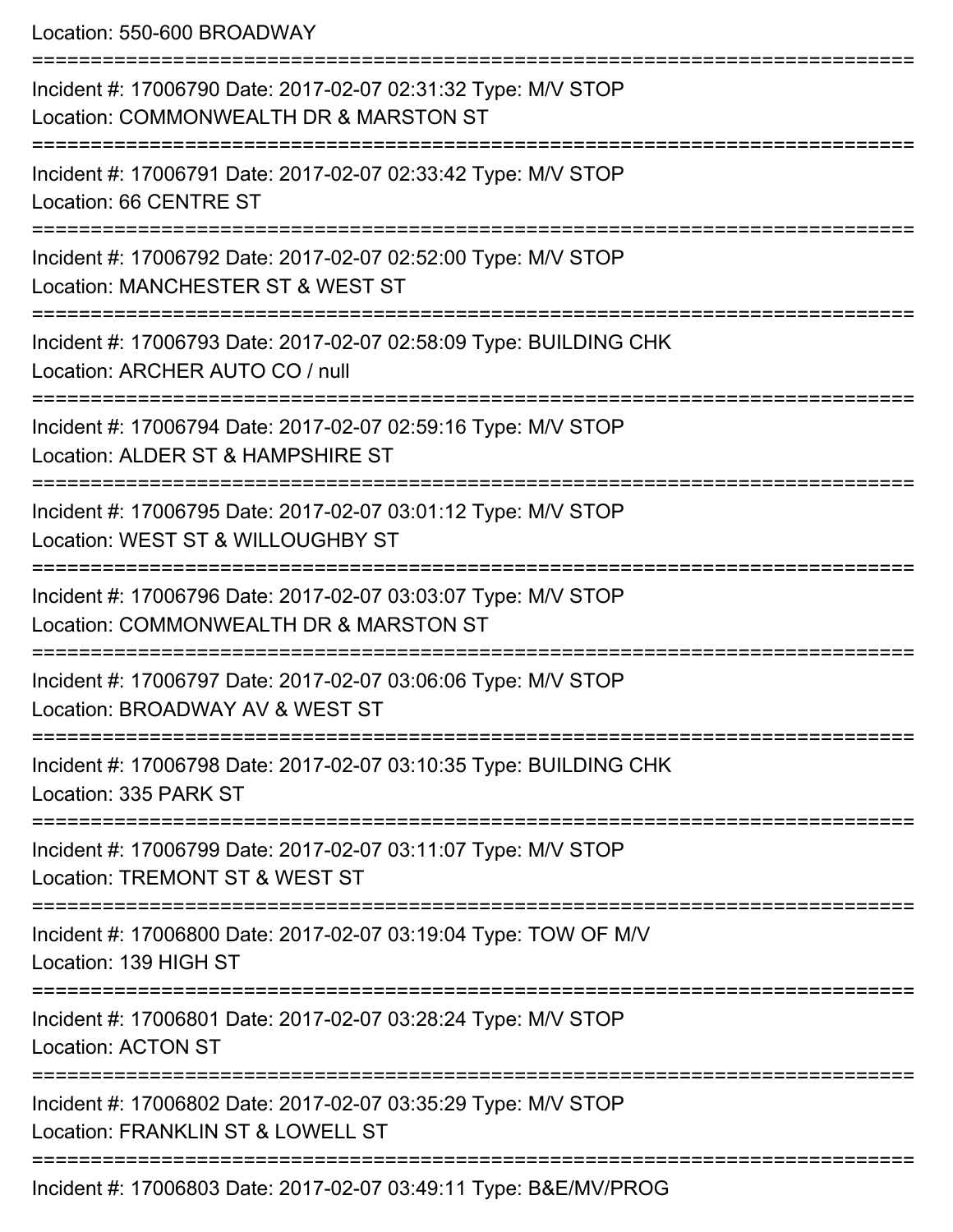| Incident #: 17006804 Date: 2017-02-07 03:55:10 Type: M/V STOP<br>Location: BERKELEY ST & PARK ST                           |
|----------------------------------------------------------------------------------------------------------------------------|
| Incident #: 17006805 Date: 2017-02-07 04:13:06 Type: M/V STOP<br>Location: BERKELEY ST & PARK ST                           |
| Incident #: 17006806 Date: 2017-02-07 04:20:32 Type: BUILDING CHK<br>Location: ARCHER AUTO CO / null                       |
| Incident #: 17006807 Date: 2017-02-07 04:23:03 Type: M/V STOP<br>Location: HAVERHILL ST & WEST ST                          |
| Incident #: 17006808 Date: 2017-02-07 04:51:12 Type: SHOTS FIRED<br>Location: 155 ABBOTT ST                                |
| Incident #: 17006809 Date: 2017-02-07 04:55:19 Type: DISABLED MV<br>Location: RIVER POINTE WY & WINTHROP AV                |
| Incident #: 17006810 Date: 2017-02-07 05:07:46 Type: FIRE<br>Location: 344 HAMPSHIRE ST                                    |
| Incident #: 17006811 Date: 2017-02-07 05:31:43 Type: M/V STOP<br>Location: CENTRAL CATHOLIC HIGH SCHOOL / 300 HAMPSHIRE ST |
| Incident #: 17006812 Date: 2017-02-07 05:32:32 Type: M/V STOP<br>Location: 700 ESSEX ST                                    |
| Incident #: 17006813 Date: 2017-02-07 05:34:40 Type: M/V STOP<br>Location: FERRY ST & MARSTON ST                           |
| Incident #: 17006814 Date: 2017-02-07 05:40:37 Type: AUTO ACC/UNK PI<br>Location: CAMBRIDGE ST & WINTHROP AV               |
| Incident #: 17006815 Date: 2017-02-07 05:59:14 Type: STOL/MV/PAS<br>Location: 160 SPRUCE ST                                |
| Incident #: 17006816 Date: 2017-02-07 06:01:39 Type: RECOV/STOL/MV<br>Location: 12 ACTON ST                                |
| Incident #: 17006817 Date: 2017-02-07 06:17:48 Type: MAL DAMAGE                                                            |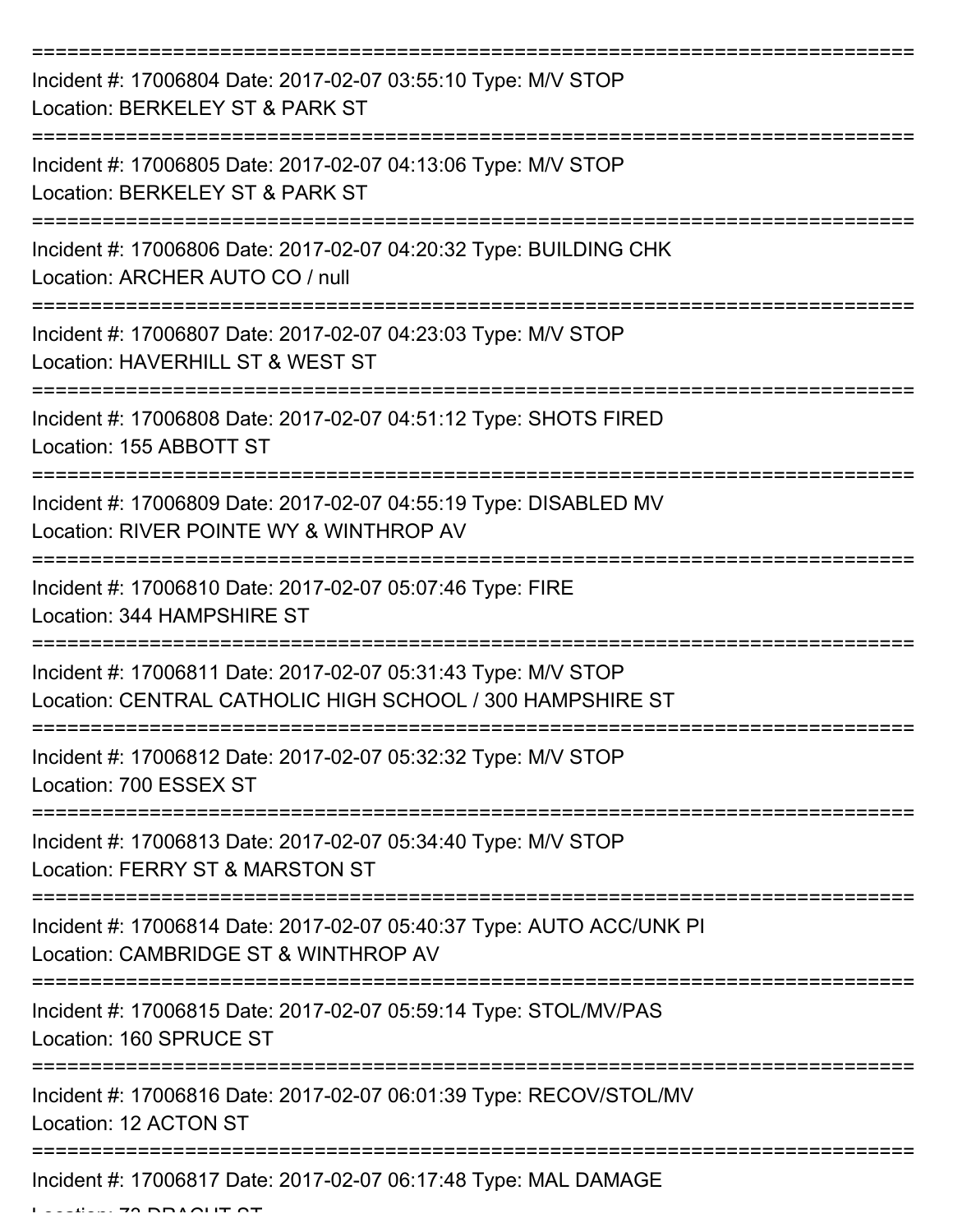| Incident #: 17006818 Date: 2017-02-07 07:13:20 Type: M/V STOP<br>Location: HAMPSHIRE ST & LOWELL ST           |
|---------------------------------------------------------------------------------------------------------------|
| Incident #: 17006819 Date: 2017-02-07 07:34:38 Type: M/V STOP<br>Location: BROADWAY & ESSEX ST                |
| Incident #: 17006820 Date: 2017-02-07 07:34:59 Type: ALARM/BURG<br>Location: OLIVER SCHOOL / 183 HAVERHILL ST |
| Incident #: 17006821 Date: 2017-02-07 07:45:49 Type: M/V STOP<br>Location: S BROADWAY & SALEM ST              |
| Incident #: 17006822 Date: 2017-02-07 07:55:50 Type: ALARM/BURG<br>Location: DENTAL ARTS / 234 ESSEX ST       |
| Incident #: 17006823 Date: 2017-02-07 08:43:54 Type: MEDIC SUPPORT<br>Location: MCDONALDS / 50 BROADWAY       |
| Incident #: 17006824 Date: 2017-02-07 08:58:19 Type: B&E/PAST<br>Location: BOOST MOBILE / 178 LAWRENCE ST     |
| Incident #: 17006825 Date: 2017-02-07 09:00:10 Type: MEDIC SUPPORT<br>Location: 178 BERKELEY ST               |
| Incident #: 17006826 Date: 2017-02-07 09:00:45 Type: DOMESTIC/PROG<br>Location: 53 BRADFORD ST #13            |
| Incident #: 17006827 Date: 2017-02-07 09:04:03 Type: NOTIFICATION<br>Location: 205 CRAWFORD ST #34            |
| Incident #: 17006828 Date: 2017-02-07 09:31:47 Type: CK WELL BEING<br>Location: 393 CHESTNUT ST #137          |
| Incident #: 17006829 Date: 2017-02-07 09:43:17 Type: 209A/SERVE<br>Location: 48 SARATOGA ST                   |
| Incident #: 17006830 Date: 2017-02-07 09:43:40 Type: M/V STOP<br>Location: 280 HAVERHILL ST                   |
| Incident #: 17006831 Date: 2017-02-07 09:52:24 Type: COURT DOC SERVE                                          |

Location: 28 MELDOCE CT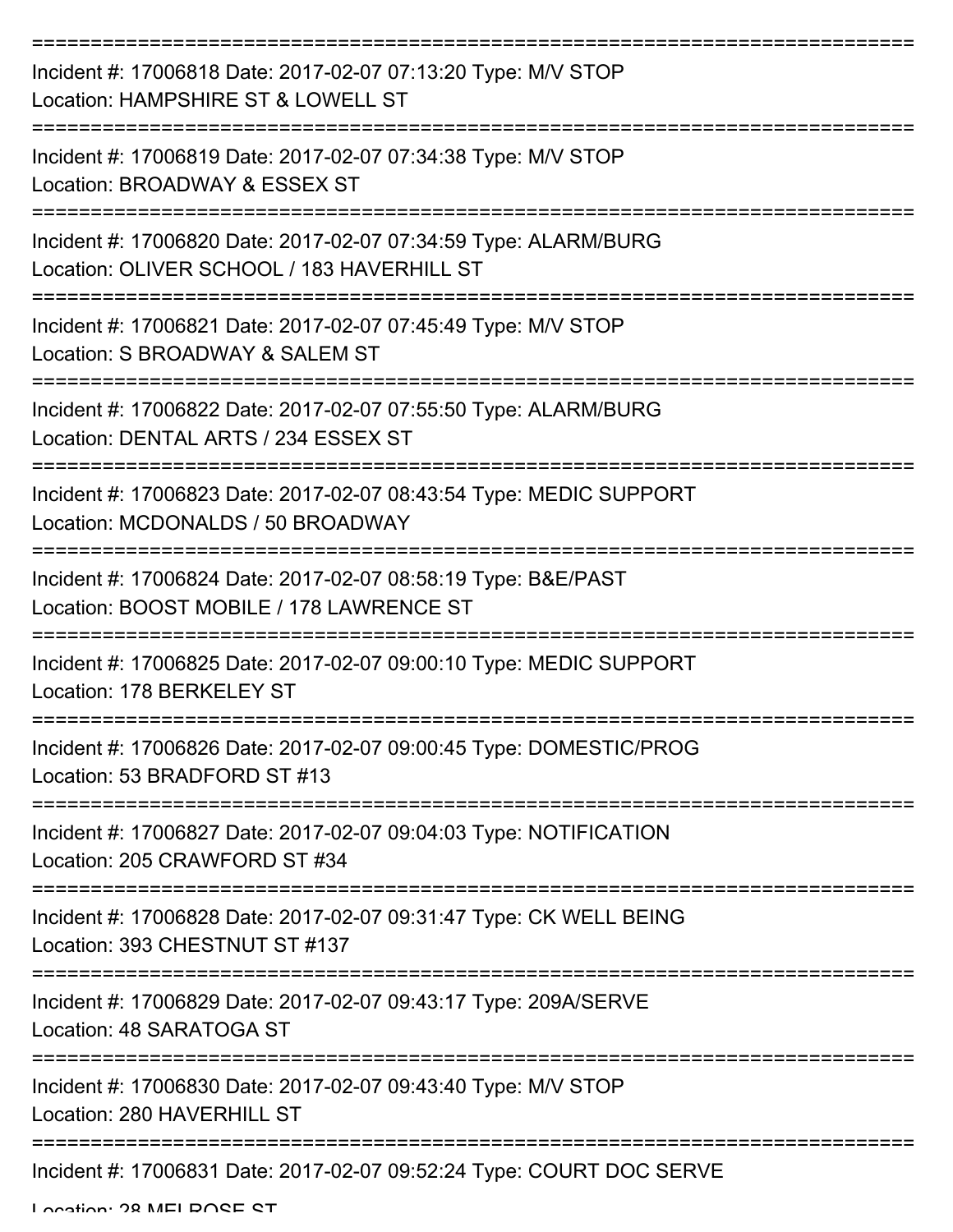| Incident #: 17006832 Date: 2017-02-07 09:55:07 Type: INVEST CONT<br>Location: SAL'S RESTURANT / 354 MERRIMACK ST |
|------------------------------------------------------------------------------------------------------------------|
| Incident #: 17006833 Date: 2017-02-07 09:57:09 Type: NEIGHBOR PROB<br>Location: 203 CRAWFORD ST #2               |
| Incident #: 17006834 Date: 2017-02-07 10:01:07 Type: CK WELL BEING<br>Location: 198 ESSEX ST #214                |
| Incident #: 17006835 Date: 2017-02-07 10:12:57 Type: DRUG VIO<br>Location: 24 FLORENCE ST                        |
| Incident #: 17006836 Date: 2017-02-07 10:14:18 Type: 209A/SERVE<br>Location: 111A BEACON AV                      |
| Incident #: 17006837 Date: 2017-02-07 10:27:53 Type: HIT & RUN M/V<br>Location: 434 PROSPECT ST                  |
| Incident #: 17006838 Date: 2017-02-07 10:30:21 Type: 209A/SERVE<br>Location: VOKE / null                         |
| Incident #: 17006839 Date: 2017-02-07 10:40:13 Type: DISTURBANCE<br>Location: 393 CHESTNUT ST #137               |
| Incident #: 17006840 Date: 2017-02-07 10:42:12 Type: DOMESTIC/PROG<br>Location: 108 NEWBURY ST #402 FL 4         |
| Incident #: 17006841 Date: 2017-02-07 10:43:32 Type: FRAUD<br>Location: 29 BASSWOOD ST #1                        |
| Incident #: 17006842 Date: 2017-02-07 10:50:01 Type: 209A/SERVE<br>Location: 232 BAILEY ST                       |
| Incident #: 17006844 Date: 2017-02-07 10:58:22 Type: STOL/MV/PAS<br>Location: 139 EAST HAVERHILL                 |
| Incident #: 17006843 Date: 2017-02-07 10:59:53 Type: AUTO ACC/UNK PI<br>Location: 143 E HAVERHILL ST             |
| Incident #: 17006845 Date: 2017-02-07 11:04:43 Type: AUTO ACC/NO PI<br>Location: BELLEVUE ST & HAVERHILL ST      |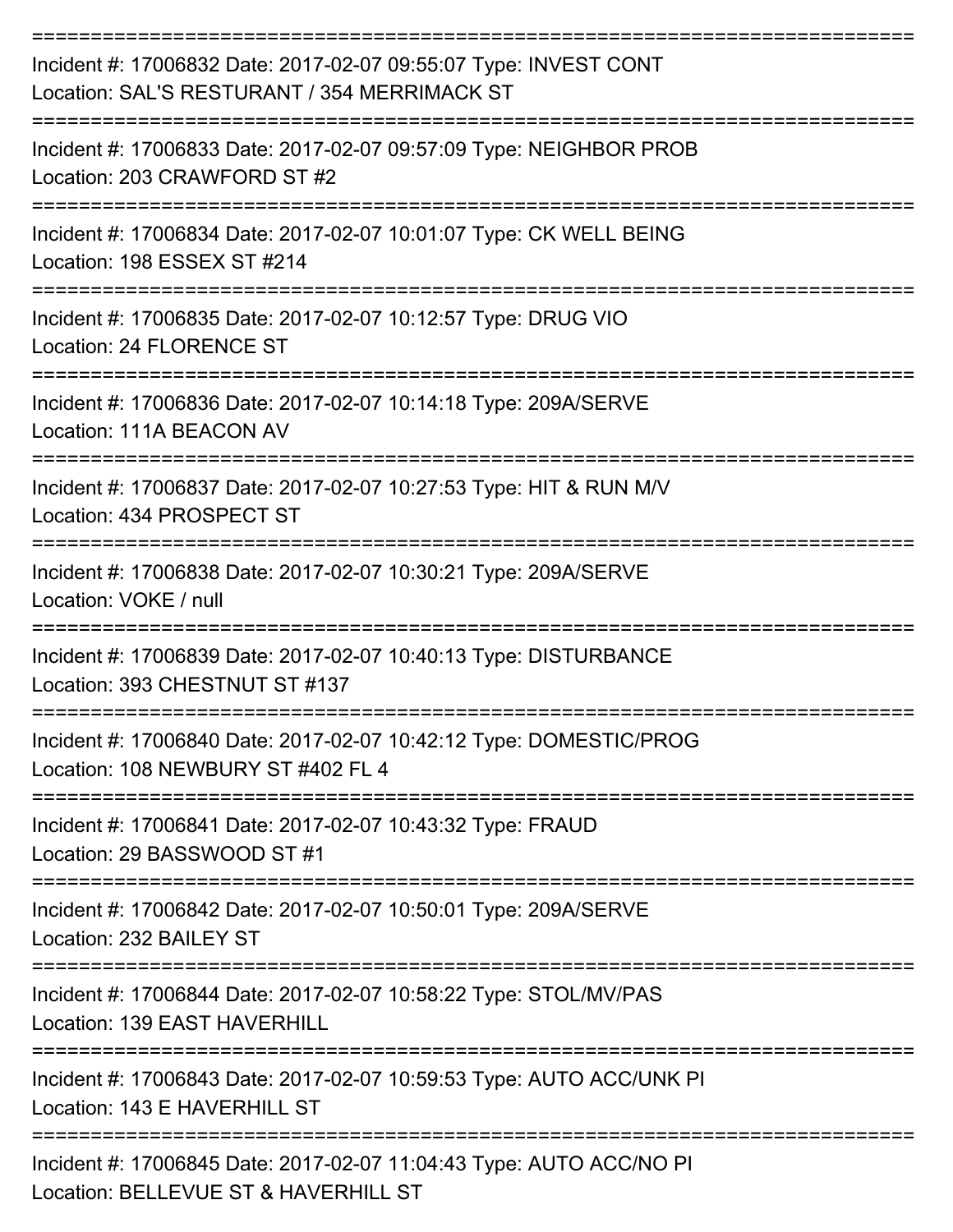| Incident #: 17006846 Date: 2017-02-07 11:14:58 Type: MEDIC SUPPORT<br>Location: 10 EMBANKMENT RD FL 2        |
|--------------------------------------------------------------------------------------------------------------|
| Incident #: 17006847 Date: 2017-02-07 11:19:45 Type: AUTO ACC/NO PI<br>Location: 80 LEXINGTON ST             |
| Incident #: 17006848 Date: 2017-02-07 11:24:03 Type: FRAUD<br>Location: 393 CHESTNUT ST                      |
| Incident #: 17006849 Date: 2017-02-07 11:33:10 Type: ALARMS<br>Location: 24 LENOX ST #2                      |
| Incident #: 17006850 Date: 2017-02-07 11:38:36 Type: AUTO ACC/NO PI<br>Location: ANDOVER ST & CARLETON ST    |
| ==============<br>Incident #: 17006852 Date: 2017-02-07 11:39:56 Type: BUILDING CHK<br>Location: 40 UNION ST |
| Incident #: 17006851 Date: 2017-02-07 11:41:08 Type: AUTO ACC/NO PI<br>Location: ANDOVER ST & CARLETON ST    |
| Incident #: 17006855 Date: 2017-02-07 11:45:48 Type: NOTIFICATION<br>Location: 41 PHILLIPS ST #3             |
| Incident #: 17006853 Date: 2017-02-07 11:46:42 Type: INVESTIGATION<br>Location: 1 HANCOCK ST                 |
| Incident #: 17006854 Date: 2017-02-07 11:48:19 Type: INVESTIGATION<br>Location: 58 HILLSIDE AV               |
| Incident #: 17006856 Date: 2017-02-07 12:09:08 Type: MAL DAMAGE<br>Location: 44 BELMONT ST                   |
| Incident #: 17006857 Date: 2017-02-07 12:18:35 Type: KEEP PEACE<br>Location: 65 WOODLAND ST                  |
| Incident #: 17006858 Date: 2017-02-07 12:35:56 Type: HIT & RUN M/V<br>Location: 42 FERN ST                   |
| Incident #: 17006859 Date: 2017-02-07 12:37:40 Type: AUTO ACC/NO PI<br>Location: 537 HAVERHILL ST            |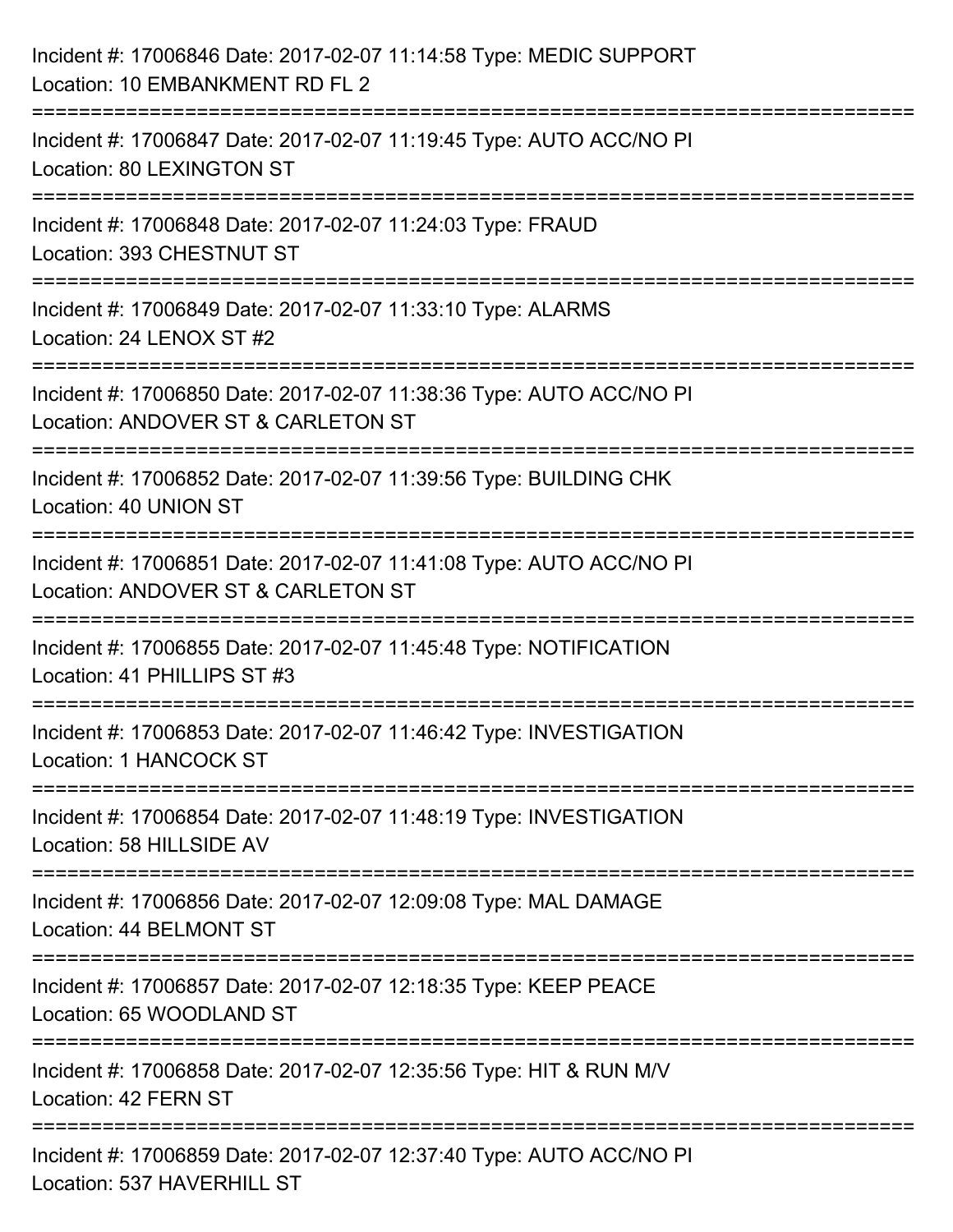| Incident #: 17006860 Date: 2017-02-07 12:44:02 Type: NOTIFICATION<br>Location: 3 CONDUIT ST                                   |
|-------------------------------------------------------------------------------------------------------------------------------|
| Incident #: 17006861 Date: 2017-02-07 12:59:06 Type: AUTO ACC/NO PI<br>Location: ANDOVER ST & BALLARD RD                      |
| Incident #: 17006862 Date: 2017-02-07 13:21:06 Type: MEDIC SUPPORT<br>Location: 597 HAVERHILL ST                              |
| Incident #: 17006863 Date: 2017-02-07 13:26:45 Type: M/V STOP<br>Location: DORCHESTER ST & S UNION ST                         |
| Incident #: 17006864 Date: 2017-02-07 13:28:58 Type: RECOV/STOL/MV<br>Location: 10 DIAMOND ST                                 |
| Incident #: 17006865 Date: 2017-02-07 13:44:56 Type: 209A/SERVE<br>Location: 90 LOWELL ST                                     |
| Incident #: 17006866 Date: 2017-02-07 13:45:44 Type: 209A/SERVE<br>Location: 90 LOWELL ST                                     |
| Incident #: 17006867 Date: 2017-02-07 13:46:25 Type: 209A/SERVE<br>Location: 90 LOWELL ST                                     |
| Incident #: 17006868 Date: 2017-02-07 13:47:09 Type: 209A/SERVE<br>Location: 90 LOWELL ST                                     |
| Incident #: 17006869 Date: 2017-02-07 13:51:56 Type: 209A/SERVE<br>Location: 90 LOWELL ST                                     |
| Incident #: 17006870 Date: 2017-02-07 13:52:52 Type: 209A/SERVE<br>Location: 90 LOWELL ST                                     |
| Incident #: 17006871 Date: 2017-02-07 14:16:22 Type: INVESTIGATION<br>Location: 90 LOWELL ST                                  |
| ===========================<br>Incident #: 17006872 Date: 2017-02-07 14:23:22 Type: MEDIC SUPPORT<br>Location: 25 FERRY ST #2 |
| Incident #: 17006873 Date: 2017-02-07 14:48:20 Type: 911 HANG UP<br>Location: CVS PHARMACY / 266 BROADWAY                     |

===========================================================================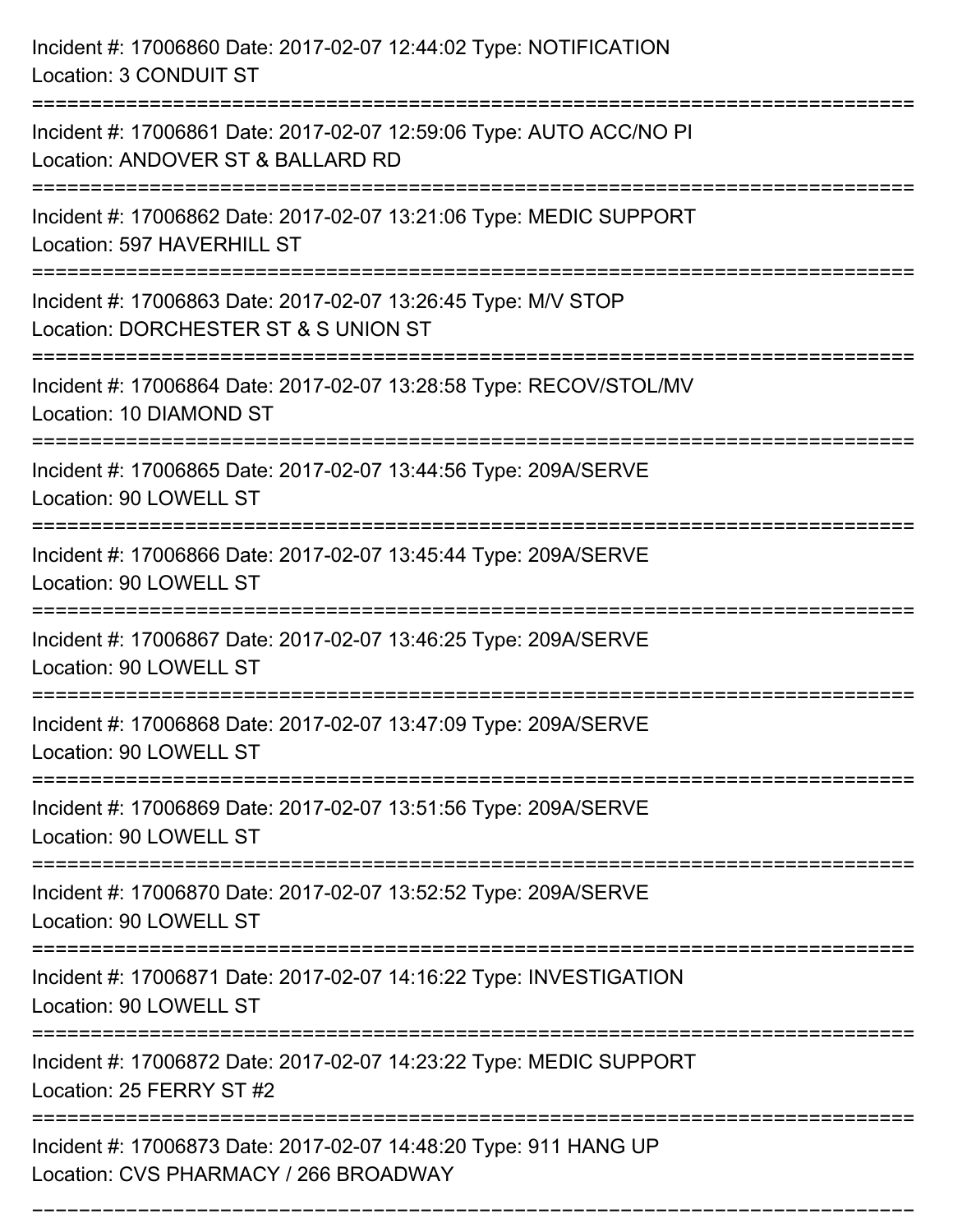| Incident #: 17006874 Date: 2017-02-07 14:55:39 Type: DISTURBANCE<br>Location: COADY'S TOWING SERVICE / 139 MARSTON ST                         |
|-----------------------------------------------------------------------------------------------------------------------------------------------|
| Incident #: 17006875 Date: 2017-02-07 14:59:24 Type: 209A/SERVE<br>Location: 120 CROSS ST                                                     |
| Incident #: 17006876 Date: 2017-02-07 15:06:38 Type: HIT & RUN M/V<br>Location: 365 WATER ST                                                  |
| Incident #: 17006877 Date: 2017-02-07 15:16:12 Type: LOUD NOISE<br>Location: 170 SPRUCE ST                                                    |
| Incident #: 17006878 Date: 2017-02-07 15:17:21 Type: M/V STOP<br>Location: 356 WATER ST                                                       |
| Incident #: 17006879 Date: 2017-02-07 15:30:45 Type: 209A/SERVE<br>Location: 63 NEWTON ST                                                     |
| Incident #: 17006880 Date: 2017-02-07 15:33:15 Type: NEIGHBOR PROB<br>Location: 115 MARKET ST #1                                              |
| Incident #: 17006881 Date: 2017-02-07 15:33:33 Type: HIT & RUN M/V<br>Location: 61 BUNKERHILL ST                                              |
| Incident #: 17006882 Date: 2017-02-07 15:42:01 Type: M/V STOP<br>Location: BROADWAY & LOWELL ST                                               |
| Incident #: 17006883 Date: 2017-02-07 15:42:17 Type: M/V STOP<br>Location: HAMPSHIRE ST & PARK ST                                             |
| Incident #: 17006884 Date: 2017-02-07 15:42:17 Type: 911 HANG UP<br>Location: 156 SARATOGA ST                                                 |
| Incident #: 17006885 Date: 2017-02-07 15:53:41 Type: COURT DOC SERVE<br>Location: 91 WILLIAMS ST                                              |
| ================================<br>Incident #: 17006886 Date: 2017-02-07 15:57:42 Type: AUTO ACC/NO PI<br>Location: FRANKLIN ST & TREMONT ST |
| Incident #: 17006887 Date: 2017-02-07 16:14:14 Type: ALARMS<br>Location: 85 BLANCHARD ST                                                      |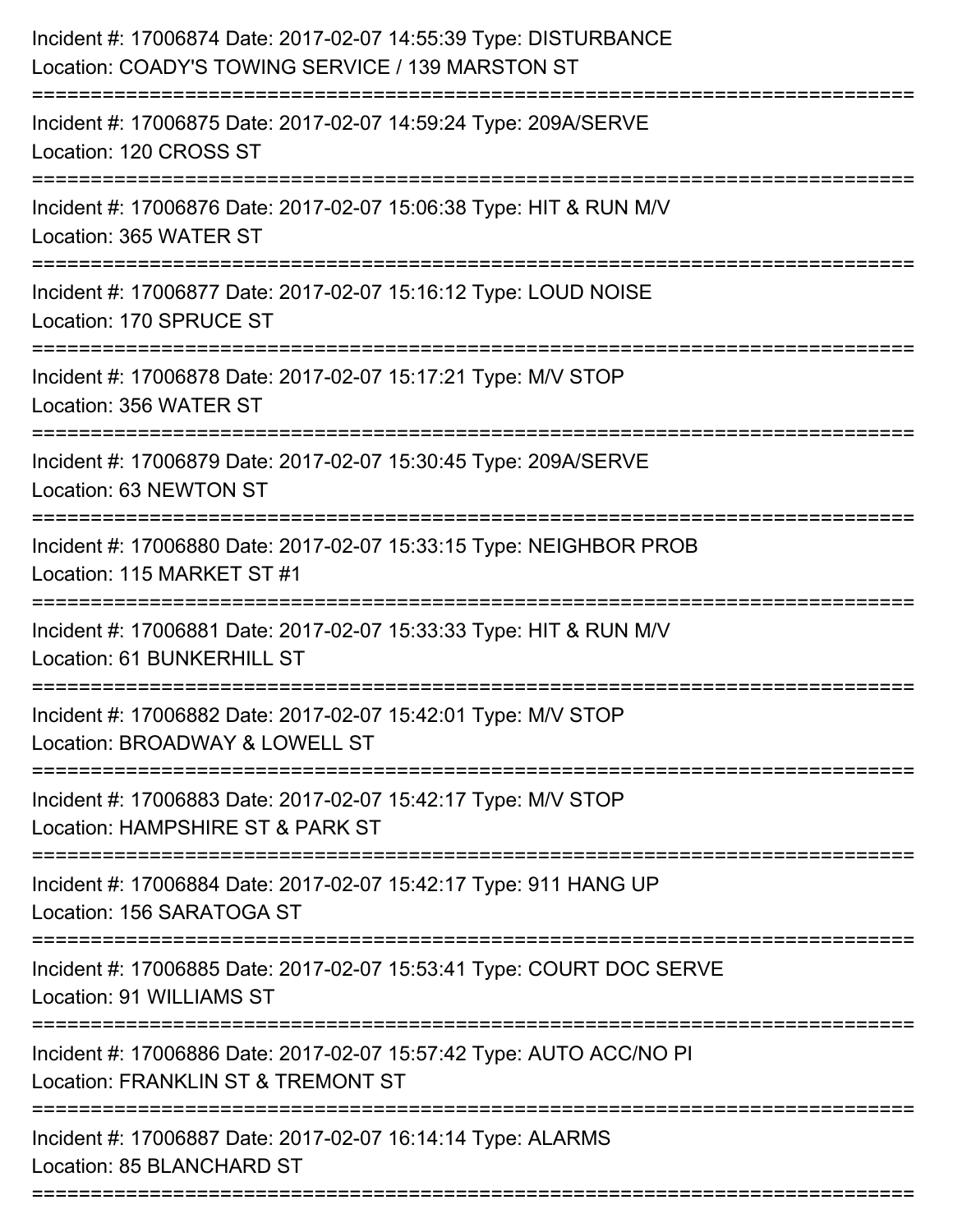Location: 95 SUNSET AV FL 1

| Incident #: 17006888 Date: 2017-02-07 16:17:23 Type: UNWANTEDGUEST<br>Location: BURGER KING / 187 BROADWAY |
|------------------------------------------------------------------------------------------------------------|
| Incident #: 17006890 Date: 2017-02-07 16:22:37 Type: INVESTIGATION<br>Location: 90 LOWELL ST               |
| Incident #: 17006891 Date: 2017-02-07 16:28:25 Type: SUS PERS/MV<br>Location: S BROADWAY & SALEM ST        |
| Incident #: 17006892 Date: 2017-02-07 16:44:10 Type: AUTO ACC/UNK PI<br>Location: 499 S BROADWAY           |
| Incident #: 17006893 Date: 2017-02-07 16:47:30 Type: STOL/MV/PAS<br>Location: 155 S UNION ST               |
| Incident #: 17006894 Date: 2017-02-07 16:53:50 Type: ALARMS<br>Location: WHITE STREET PAINT / 15 BROADWAY  |
| Incident #: 17006895 Date: 2017-02-07 17:04:50 Type: HIT & RUN M/V<br>Location: 2 GROVE ST                 |
| Incident #: 17006897 Date: 2017-02-07 17:18:42 Type: GENERAL SERV<br>Location: 17 LAWRENCE ST              |
| Incident #: 17006896 Date: 2017-02-07 17:25:10 Type: LARCENY/PAST<br>Location: 71 RAILROAD ST              |
| Incident #: 17006898 Date: 2017-02-07 17:48:57 Type: AUTO ACC/PI<br><b>Location: RESERVOIR ST</b>          |
| Incident #: 17006899 Date: 2017-02-07 17:56:13 Type: NOTIFICATION<br>Location: 47 INMAN ST #3              |
| Incident #: 17006900 Date: 2017-02-07 18:00:10 Type: UNKNOWN PROB<br>Location: 180 MAPLE ST FL 6           |
| Incident #: 17006901 Date: 2017-02-07 18:04:35 Type: MV/BLOCKING<br>Location: 18 SPRINGFIELD ST            |
|                                                                                                            |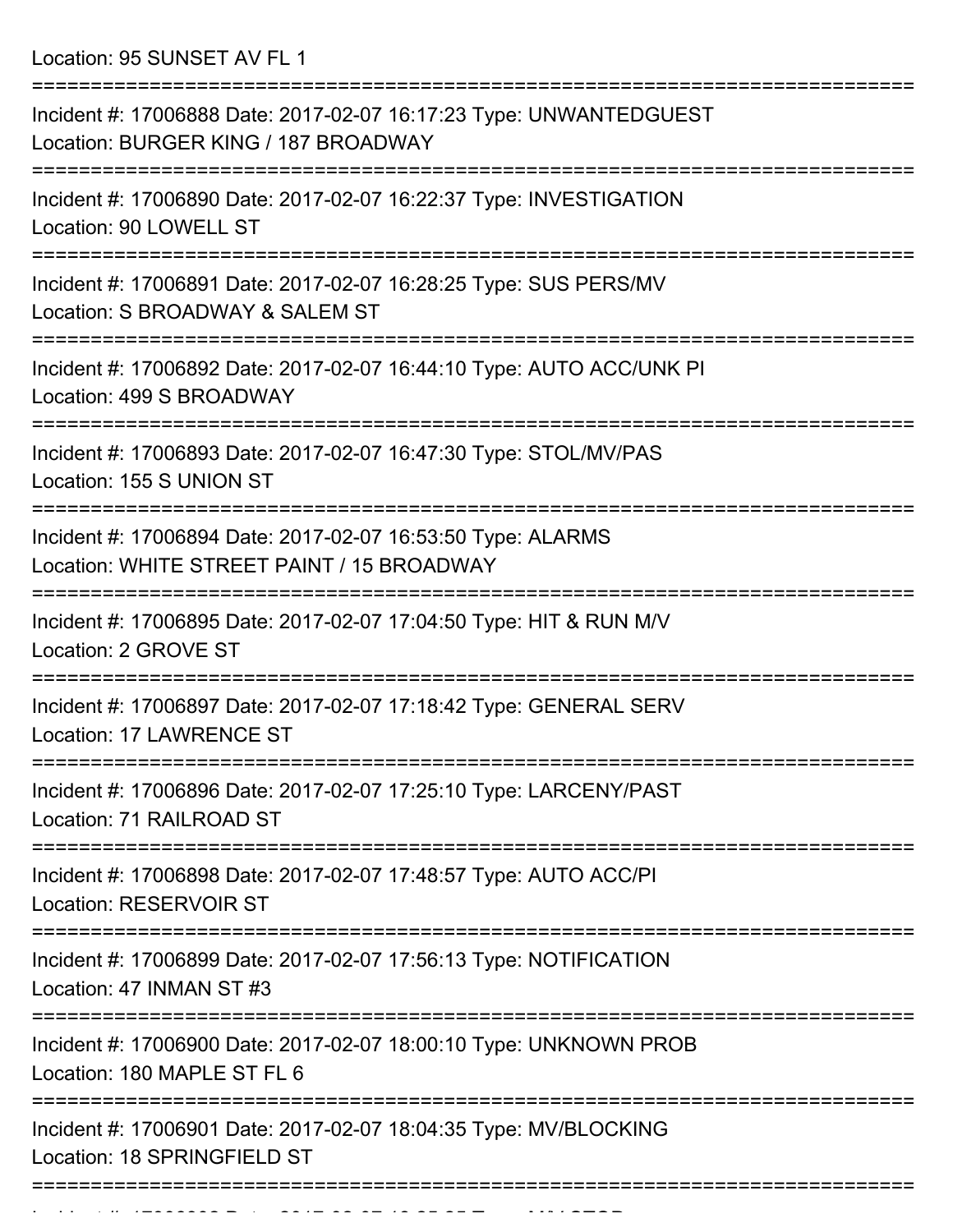Location: BROADWAY & LOWELL ST

| Incident #: 17006903 Date: 2017-02-07 18:25:56 Type: AUTO ACC/PI<br>Location: RIVER POINTE WY & WINTHROP AV |
|-------------------------------------------------------------------------------------------------------------|
| Incident #: 17006904 Date: 2017-02-07 18:44:45 Type: ALARM/BURG<br>Location: 255 ESSEX ST                   |
| Incident #: 17006905 Date: 2017-02-07 18:49:01 Type: M/V STOP<br>Location: LAWRENCE ST & MARION AV          |
| Incident #: 17006906 Date: 2017-02-07 18:57:18 Type: DOMESTIC/PROG<br>Location: 44 KENDALL ST FL 3          |
| Incident #: 17006907 Date: 2017-02-07 19:00:08 Type: ALARM/BURG<br>Location: 23 CORBETT RD                  |
| Incident #: 17006908 Date: 2017-02-07 19:01:50 Type: M/V STOP<br>Location: 312 S UNION ST                   |
| Incident #: 17006909 Date: 2017-02-07 19:12:07 Type: M/V STOP<br>Location: METHUEN ST & UNION ST            |
| Incident #: 17006910 Date: 2017-02-07 19:18:20 Type: LARCENY/PAST<br>Location: 15 ATKINSON ST               |
| Incident #: 17006911 Date: 2017-02-07 19:44:39 Type: NOTIFICATION<br>Location: 52 BROOKFIELD ST             |
| Incident #: 17006912 Date: 2017-02-07 19:46:23 Type: M/V STOP<br>Location: 248 BROADWAY                     |
| Incident #: 17006913 Date: 2017-02-07 19:48:54 Type: UNWANTEDGUEST<br>Location: 81 WEST ST FL 4             |
| Incident #: 17006914 Date: 2017-02-07 20:11:45 Type: MEDIC SUPPORT<br>Location: 198 BRUCE ST #6             |
| Incident #: 17006915 Date: 2017-02-07 20:13:32 Type: M/V STOP<br>Location: BROADWAY & VALLEY ST             |
|                                                                                                             |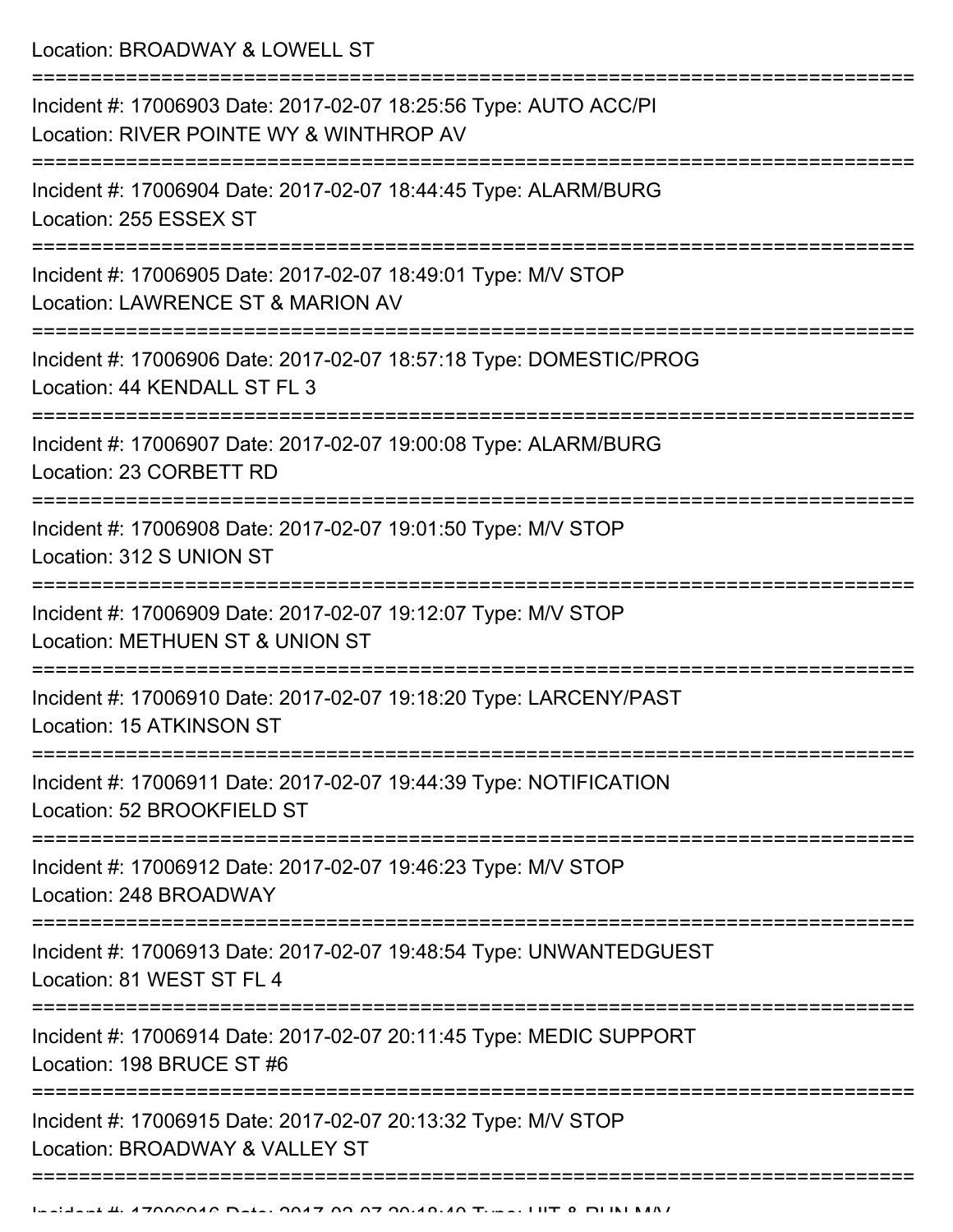Location: 106 BERKELEY ST

| Incident #: 17006917 Date: 2017-02-07 20:24:32 Type: SUS PERS/MV<br>Location: BROADWAY AV & WASHINGTON ST          |
|--------------------------------------------------------------------------------------------------------------------|
| Incident #: 17006918 Date: 2017-02-07 20:37:49 Type: DOMESTIC/PAST<br>Location: 25 MARSTON ST                      |
| Incident #: 17006919 Date: 2017-02-07 21:07:10 Type: UNWANTEDGUEST<br>Location: 99 DRACUT ST FL 3                  |
| Incident #: 17006920 Date: 2017-02-07 21:31:03 Type: ALARM/BURG<br>Location: 255 ESSEX ST                          |
| Incident #: 17006921 Date: 2017-02-07 21:46:06 Type: SUS PERS/MV<br>Location: 155 ABBOTT ST                        |
| Incident #: 17006922 Date: 2017-02-07 21:47:24 Type: A&B PAST<br>Location: 22 WILMOT ST                            |
| Incident #: 17006923 Date: 2017-02-07 21:58:45 Type: ALARM/BURG<br>Location: LAWRENCE HIGH SCHOOL / 70 N PARISH RD |
| Incident #: 17006924 Date: 2017-02-07 22:05:14 Type: 209A/VIOLATION<br>Location: 25 BEACONSFIELD ST                |
| Incident #: 17006925 Date: 2017-02-07 22:15:35 Type: ALARM/BURG<br>Location: 73 WINTHROP AV                        |
| Incident #: 17006926 Date: 2017-02-07 22:27:26 Type: ABAND MV<br><b>Location: JENNINGS ST</b>                      |
| Incident #: 17006927 Date: 2017-02-07 22:35:51 Type: CARJACKING<br>Location: 105 ERVING AV                         |
| Incident #: 17006928 Date: 2017-02-07 22:36:57 Type: ROBBERY ARMED<br>Location: 105 ERVING AV                      |
| Incident #: 17006929 Date: 2017-02-07 22:52:13 Type: TOW OF M/V<br>Location: HAVERHILL ST & WEST ST                |
| Incident #: 17006930 Date: 2017-02-07 23:06:27 Type: SUS PERS/MV                                                   |